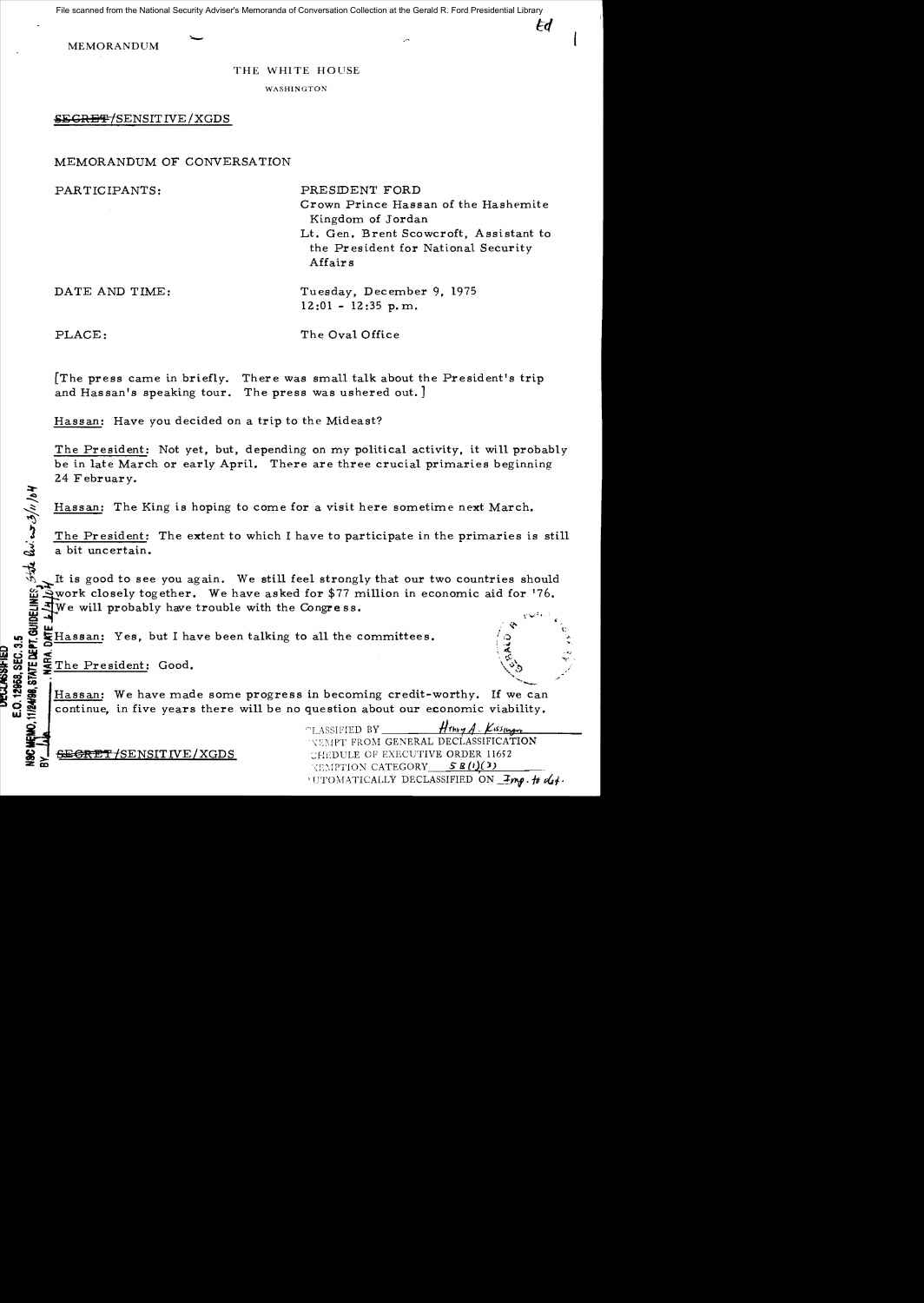## S<del>ECRET</del>/SENSITIVE/XGDS **-2**-

The President: I am sorry about the Hawk affair, but I guess it has worked out OK now.

Hassan: I think it is important that we maintain our relationship in such a manner that no one can come between us.

The President: We do have an election year coming up. But once we get past the election we are determined to move comprehensively. We think the Sinai agreement was a good move and we are determined to move after elections. There will be some tough days in the UN but I hope our Arab friends will be patient and realize that I plan to move speedily and comprehensively once the elections are past. I hope we will not be pushed to hard.

Hassan: There is no danger of that,I think. The big question is how hard the Soviets will push, either in the area or the UN. If the Israelis can start addressing their public opinion to a realistic attitude on the West Bank, but possibly in the coming months the Israelis and Arab radicals can make trouble.

We think the Sinai Agreement was more than called for, but we weren't briefed by Sadat. We know our relationship is one of convenience, but we have to have some way of making our position credible. We aren't tied to anyone's coattails but we have to have some means of making our views felt.

The President: How about Lebanon?

Hassan: I don't know what your assets are. I don't think hanging onto the Phalange conservative approach is necessarily the best. We have to keep the situation out of the hands of the radicals, but it's not necessarily true that Syria is radical in this affair.

The President: Would Asad be tempted to take military action?

Hassan: I doubt it very much. I think he is sincerely trying to moderate it. He has met with the Phalange, you know.

The President: Syrian intervention would result in Israeli intervention.

Hassan: Yes. We do need to make progress on the central frontier of the West Bank. Our hands are tied since Rabat. We are uncertain **--** don't even know about holding elections, for example, with respect to the West Bank situation.

The President: I hope the debate in January doesn't get out of hand. If we can keep cool for a year, we will then move decisively.

**8j;GlUs'f'** /SENSITIVE/XGDS

 $\overline{\phantom{a}}$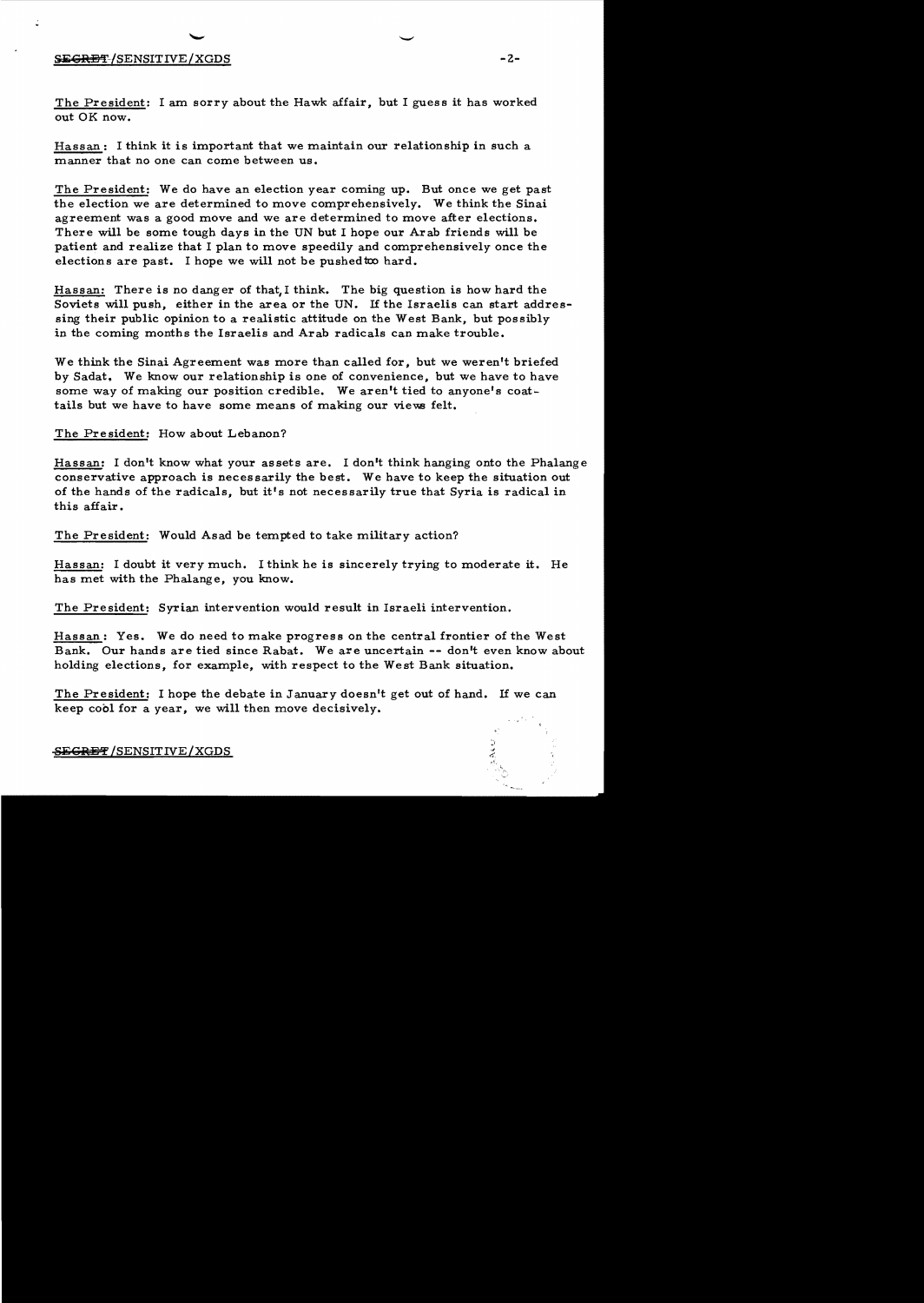## **SECRET/SENSITIVE/XGDS**

 $\mathbf{r}$ 

Hassan: The question of the viability of a West Bank state should not be at issue. With some ingenuity it can work. Israel should probably have an election within a year or two, especially if something on the West Bank, so it is important that Israeli public opinion not get into deeper intransigence.

The President: I think it is helpful for you to be speaking around the country.

Hassan: I hope we can take advantage of the next year to explain our case.



S<del>ECRET/</del>SENSITIVE/XGDS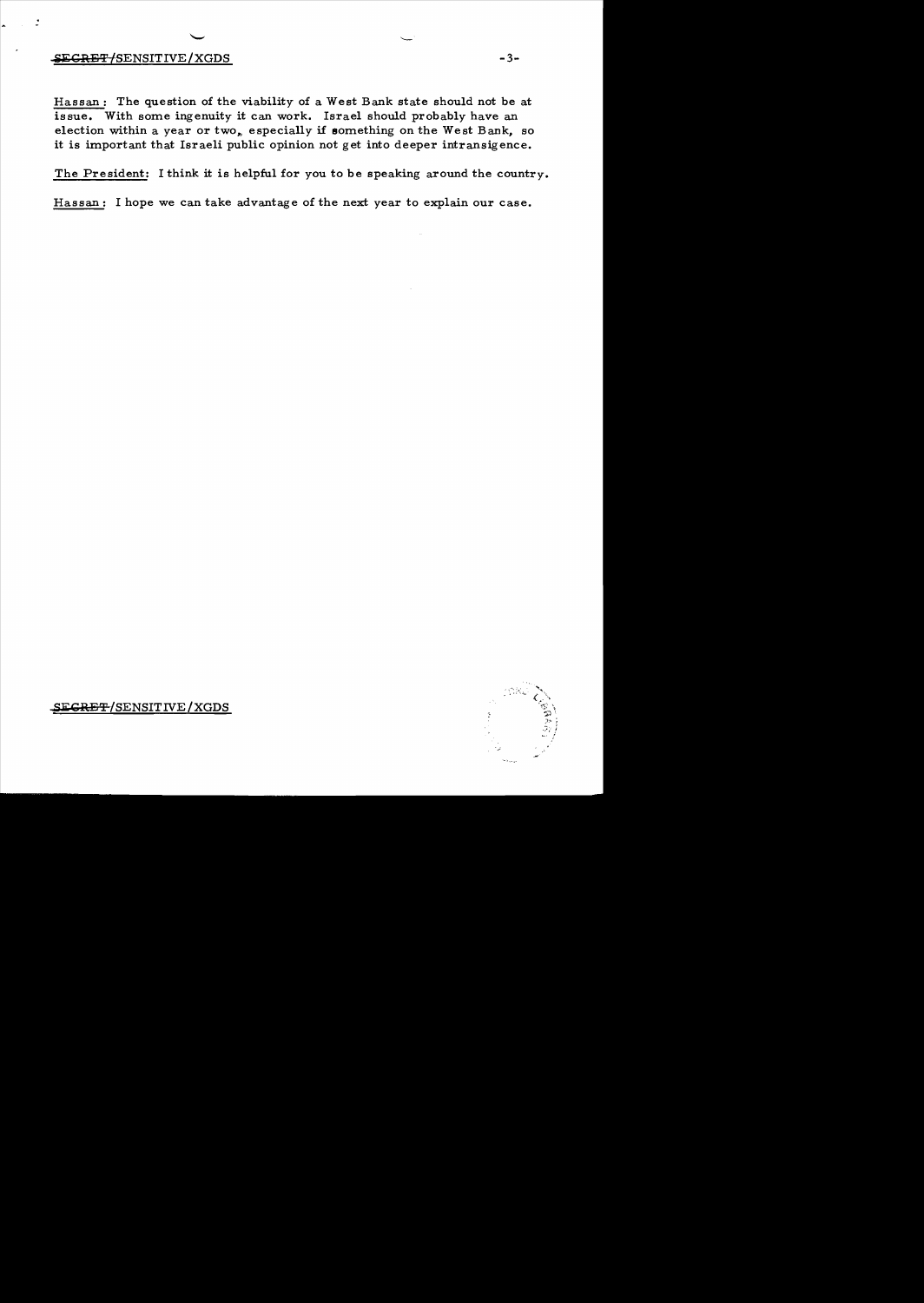P/Puise Hasson  $782275$ Kusin Descrive of Pting + Horson quating Toma)  $P$ res  $\rightarrow$ A Ame you decided in a Try X/115 P 200 ept, but chyaratinger my political activity, prob in lot Unanhor each Opinh. There are A 3 comments dry 24 feb. that are 2 contries should work dorch Touther We hove whole for >> unit ear and fe IC. Will put how timber of clay. At you hat I have loven today to have all chanter.  $\mathbb{P}$  Good, H We have made some prof in lacconing not worthy gave can cinture, in 5 yrs there will be vio question about one l'eau consideration P In surgeent chart opport bird envers et tres vahilant été in. our relationship in partia movementant essence con come P US x de tout ou chilieu epen errique prot come un pet post - ebitin meau dater To ranger comprehensantly. We Think I Smar appeared was a good more and was in dat, t men opt chitric, will me -tene trugles days un VV but 21 regé our Aros familiar le patriot e votes **DECLASSIFIED** E.O. 12958, SEC. 3.5 NSC MEMO, 11/24/08, STATE DEPT. GUIDELINES, Stati Dev. ew 3/1/04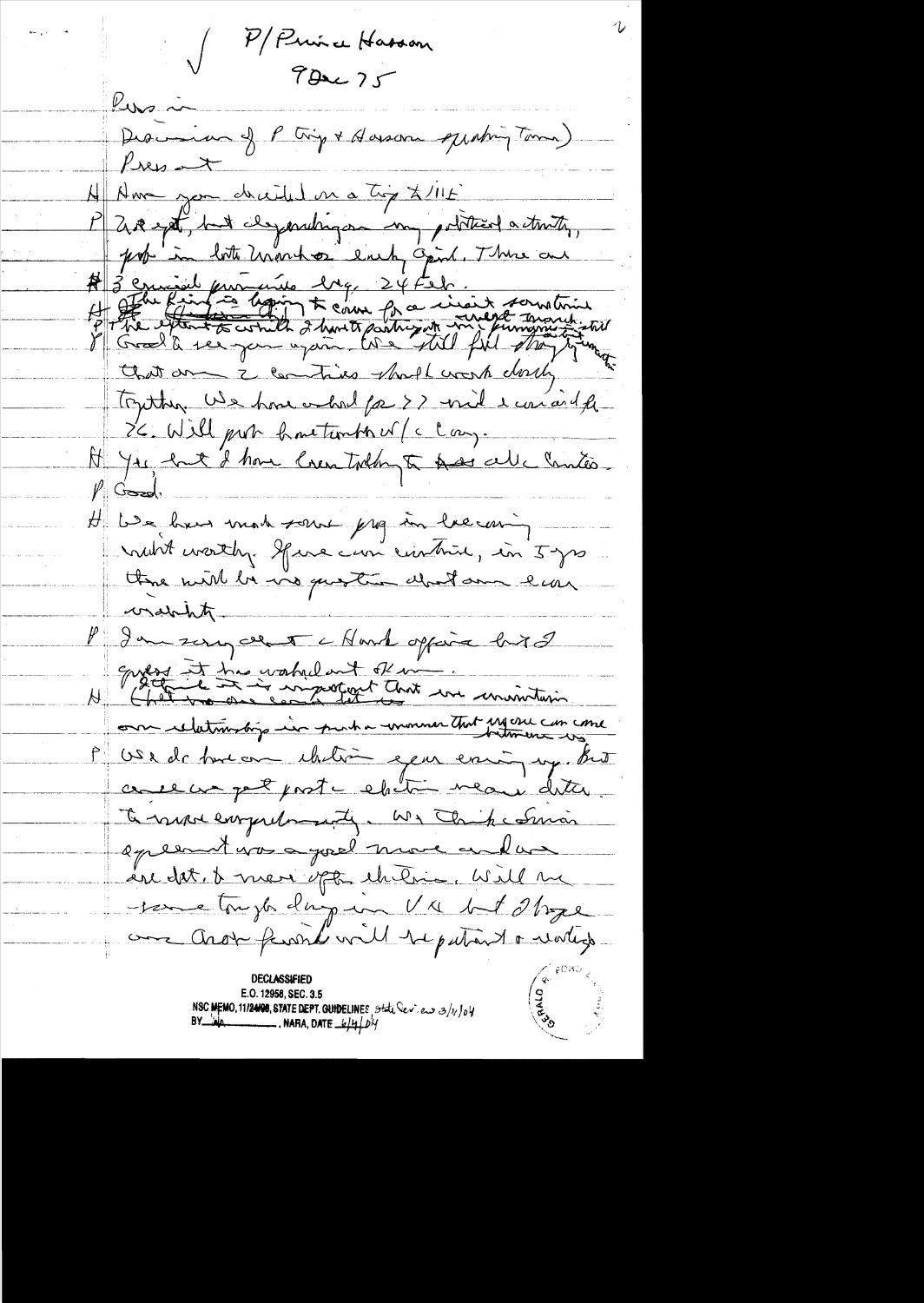tot Splant more speelig & compre and a Metiens en potit 9 tipe en not de possed Melanger of that I think hig protin is how honde Sous will poset - either in a qua a cCN. Je I can start addressing their pour spacion to a reachester alternal on W. Bank, but pose in curing months to the It Char radrents can mode truth. Us think Sim agement was more than contribut on the we everyont hoped by Scadat. We hunt on Motor hip is culf Commence, but une havet han some mong from thing and partien credible. And onent till to daygen is contains but we have To have pour incorre of waring and mino  $Hfcl$ 1 Hun-about Librar H Don't know what permouse can. Don't Think hanging and Phaloye dersemation approach is increasing west, we have to hize fit out of change rachend, hunt not incremently tome that Syria is carbineth racional matin offair. P asond that en Complet a nul. action H Johnbot my vert. J tring to Freeh. ting to minute the Harden mit a Mintange, join busin P De Syria vatrice ti could realt